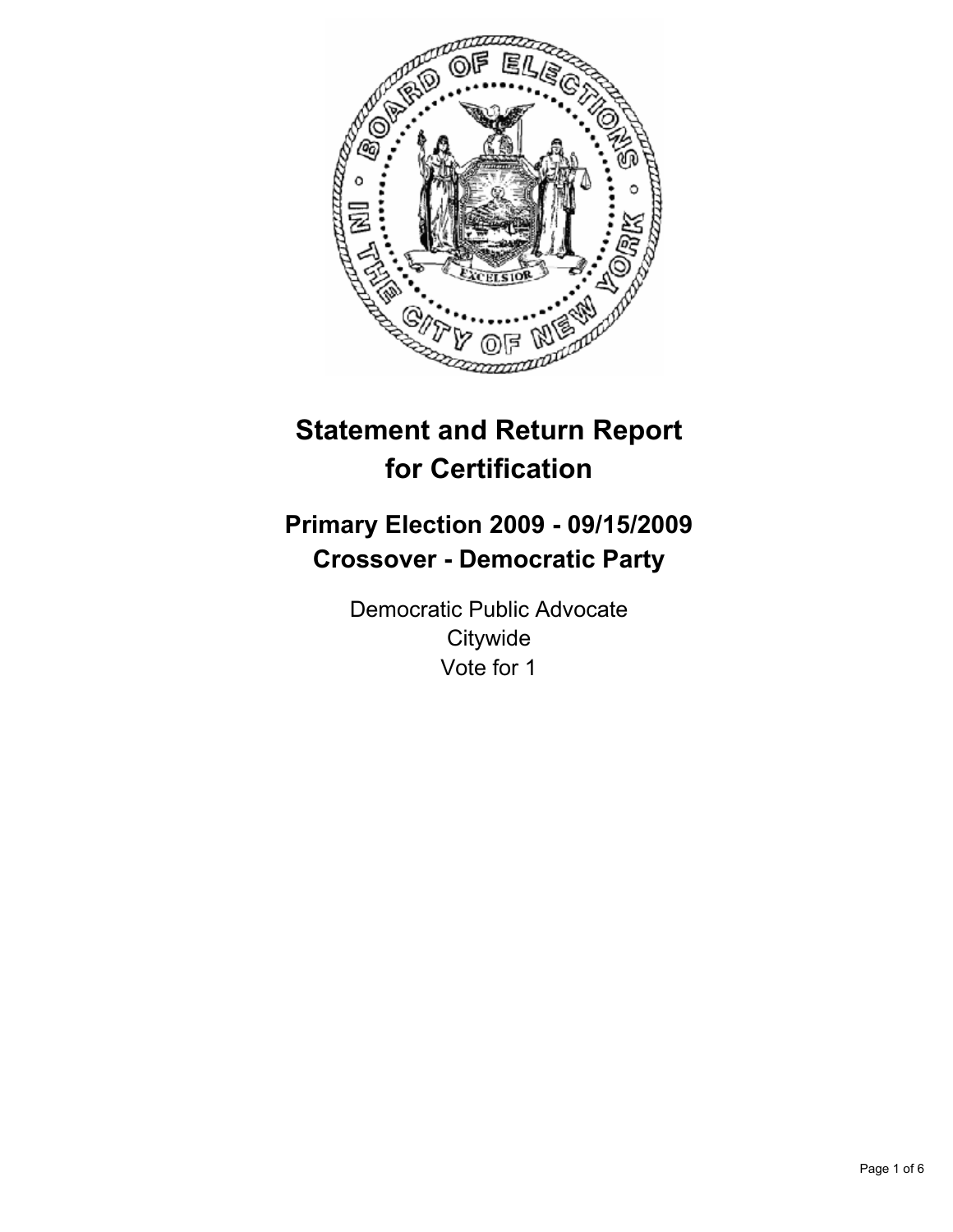

## **New York County**

| <b>EMERGENCY</b>                | 885            |
|---------------------------------|----------------|
| <b>ABSENTEE/MILITARY</b>        | 2,721          |
| <b>AFFIDAVIT</b>                | 1,337          |
| <b>BILL DE BLASIO</b>           | 35,013         |
| ERIC N GIOIA                    | 17,309         |
| <b>MARK GREEN</b>               | 34,601         |
| <b>NORMAN SIEGEL</b>            | 20,246         |
| <b>IMTIAZ S SYED</b>            | 3,221          |
| CARLTON BERKLEY (WRITE-IN)      | 1              |
| ELAINE WILLIAMS (WRITE-IN)      | $\overline{2}$ |
| ERIC GIOIA (WRITE-IN)           | 1              |
| <b>GEORGE PATAKI (WRITE-IN)</b> | 1              |
| IIDANIS RODRIGUEZ (WRITE-IN)    | 1              |
| JEAN GRILLO (WRITE-IN)          | 1              |
| JEAN MONTE (WRITE-IN)           | 1              |
| JIN H KIM (WRITE-IN)            | 1              |
| JIN KIM (WRITE-IN)              | 1              |
| JOSH SKALLER (WRITE-IN)         | 1              |
| PAULA WILSON (WRITE-IN)         | 1              |
| THOMAS GILES (WRITE-IN)         | 1              |
| THOMAS JOHNSON (WRITE-IN)       | 1              |
| <b>Total Votes</b>              | 110,404        |

#### **Bronx County**

| 45,372 |
|--------|
|        |
|        |
| 1,679  |
| 5,745  |
| 14,426 |
| 6,859  |
| 16,662 |
| 546    |
| 1,531  |
| 1,046  |
|        |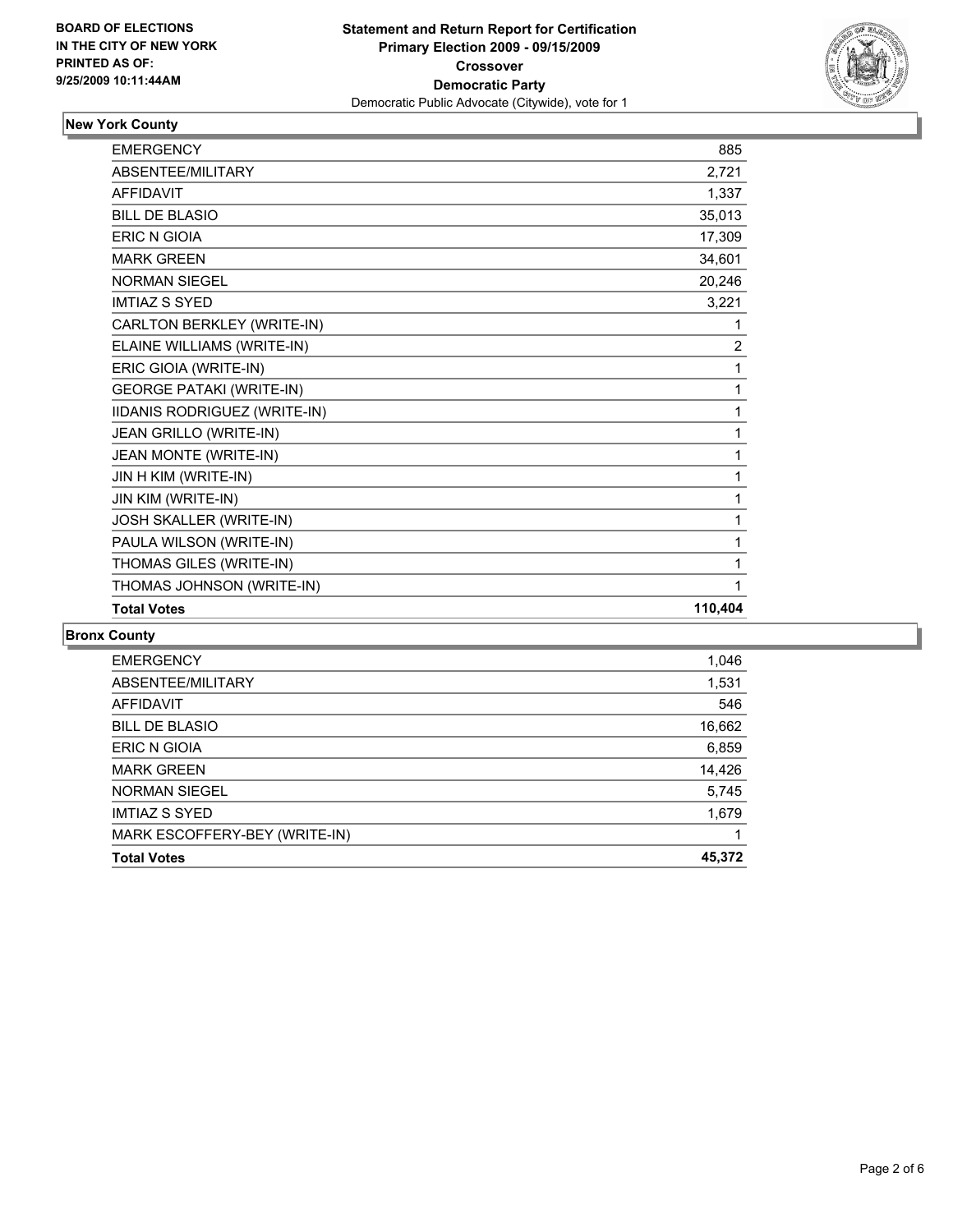

### **Kings County**

| <b>EMERGENCY</b>                | 865     |
|---------------------------------|---------|
| ABSENTEE/MILITARY               | 3,155   |
| <b>AFFIDAVIT</b>                | 1,365   |
| <b>BILL DE BLASIO</b>           | 47,791  |
| <b>ERIC N GIOIA</b>             | 15,082  |
| <b>MARK GREEN</b>               | 33,790  |
| <b>NORMAN SIEGEL</b>            | 14,335  |
| <b>IMTIAZ S SYED</b>            | 4,750   |
| DANIEL L. FELDMAN (WRITE-IN)    | 1       |
| DREW AKASON (WRITE-IN)          | 1       |
| ED EISENBERG (WRITE-IN)         | 1       |
| ERICK DILAN (WRITE-IN)          | 1       |
| <b>GEORGE TAYLOR (WRITE-IN)</b> | 1       |
| JAVIER CORDERO (WRITE-IN)       | 1       |
| M. BLOOMBERG (WRITE-IN)         | 1       |
| MARITZA DAVILA (WRITE-IN)       | 4       |
| MARTIN DILAN (WRITE-IN)         | 1       |
| SEAN HANNITY (WRITE-IN)         | 1       |
| VITO LOPEZ (WRITE-IN)           | 4       |
| VOTE CONCENSUS (WRITE-IN)       | 1       |
| <b>Total Votes</b>              | 115,766 |

#### **Queens County**

| <b>EMERGENCY</b>               | 208            |
|--------------------------------|----------------|
| ABSENTEE/MILITARY              | 2,738          |
| <b>AFFIDAVIT</b>               | 715            |
| <b>BILL DE BLASIO</b>          | 17,054         |
| <b>ERIC N GIOIA</b>            | 24,838         |
| <b>MARK GREEN</b>              | 28,480         |
| <b>NORMAN SIEGEL</b>           | 10,135         |
| IMTIAZ S SYED                  | 2,875          |
| ALBERT COHEN (WRITE-IN)        | 4              |
| <b>CURTIS SLIWA (WRITE-IN)</b> | $\overline{c}$ |
| HAROLD M SHULTZ (WRITE-IN)     | 1              |
| JOHN W. CRONIN (WRITE-IN)      | 1              |
| LEW SIMON (WRITE-IN)           | $\mathbf{1}$   |
| SHEEBA JAFRI (WRITE-IN)        | 1              |
| <b>Total Votes</b>             | 83,392         |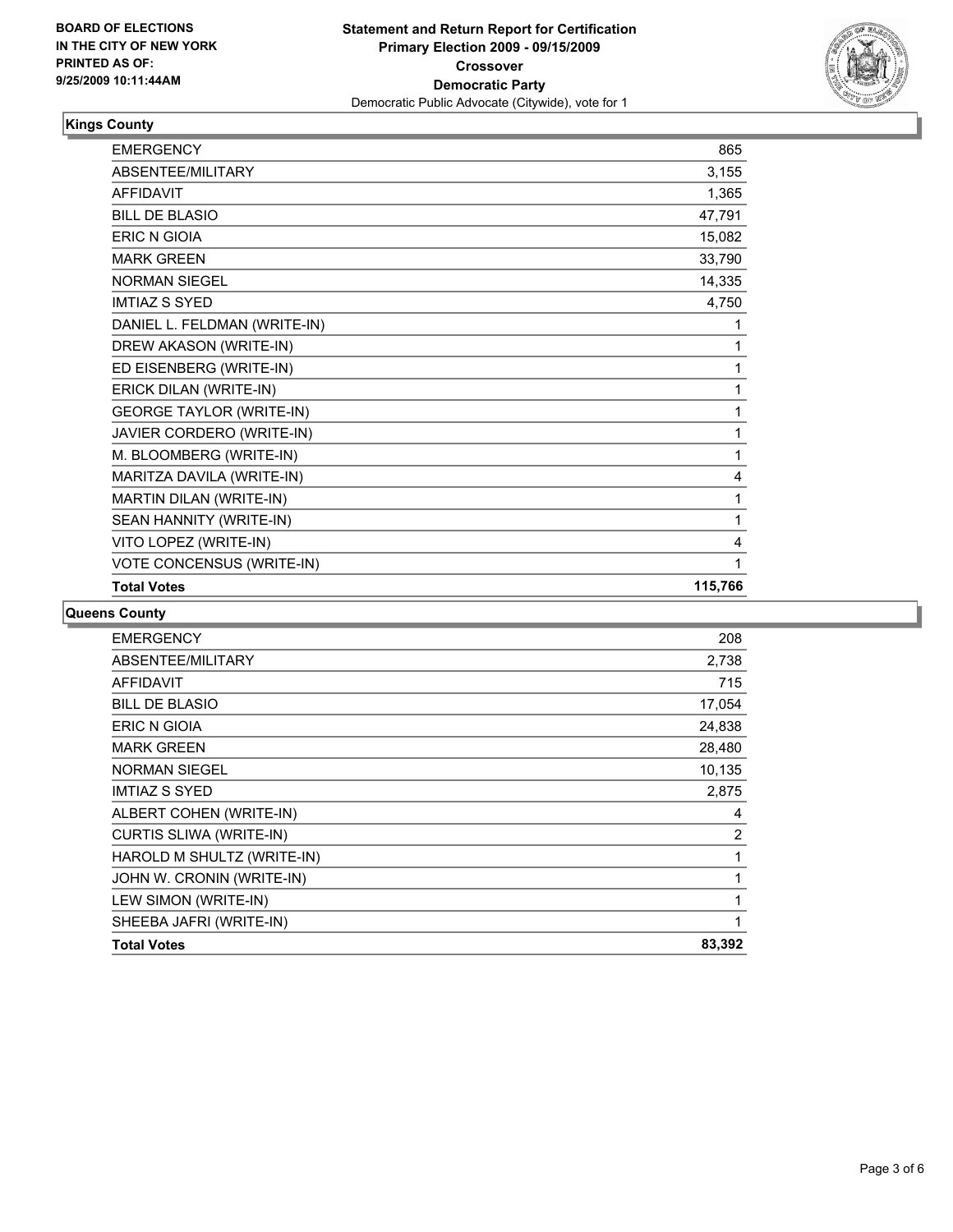

## **Richmond County**

| <b>EMERGENCY</b>      | 25     |
|-----------------------|--------|
| ABSENTEE/MILITARY     | 875    |
| <b>AFFIDAVIT</b>      | 82     |
| <b>BILL DE BLASIO</b> | 2,947  |
| <b>ERIC N GIOIA</b>   | 2,771  |
| <b>MARK GREEN</b>     | 4,211  |
| <b>NORMAN SIEGEL</b>  | 1,759  |
| <b>IMTIAZ S SYED</b>  | 295    |
| <b>Total Votes</b>    | 11,983 |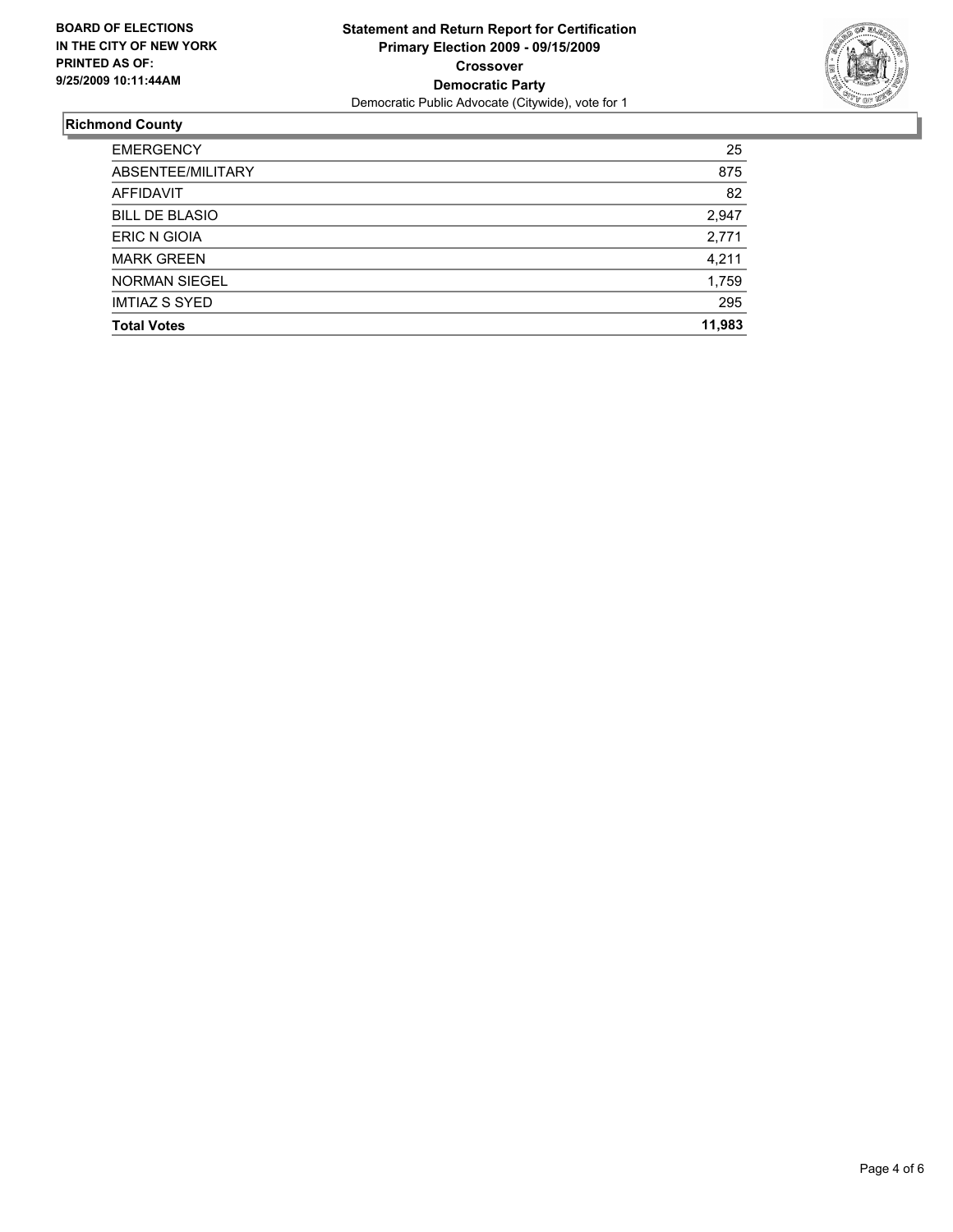

#### **Total for Democratic Public Advocate (Citywide)**

| <b>EMERGENCY</b>                | 3,029        |
|---------------------------------|--------------|
| ABSENTEE/MILITARY               | 11,020       |
| AFFIDAVIT                       | 4,045        |
| <b>BILL DE BLASIO</b>           | 119,467      |
| <b>ERIC N GIOIA</b>             | 66,859       |
| <b>MARK GREEN</b>               | 115,508      |
| NORMAN SIEGEL                   | 52,220       |
| <b>IMTIAZ S SYED</b>            | 12,820       |
| ALBERT COHEN (WRITE-IN)         | 4            |
| CARLTON BERKLEY (WRITE-IN)      | 1            |
| CURTIS SLIWA (WRITE-IN)         | 2            |
| DANIEL L. FELDMAN (WRITE-IN)    | 1            |
| DREW AKASON (WRITE-IN)          | 1            |
| ED EISENBERG (WRITE-IN)         | 1            |
| ELAINE WILLIAMS (WRITE-IN)      | 2            |
| ERIC GIOIA (WRITE-IN)           | 1            |
| ERICK DILAN (WRITE-IN)          | 1            |
| <b>GEORGE PATAKI (WRITE-IN)</b> | 1            |
| <b>GEORGE TAYLOR (WRITE-IN)</b> | 1            |
| HAROLD M SHULTZ (WRITE-IN)      | 1            |
| IIDANIS RODRIGUEZ (WRITE-IN)    | 1            |
| JAVIER CORDERO (WRITE-IN)       | 1            |
| JEAN GRILLO (WRITE-IN)          | 1            |
| JEAN MONTE (WRITE-IN)           | 1            |
| JIN H KIM (WRITE-IN)            | 1            |
| JIN KIM (WRITE-IN)              | 1            |
| JOHN W. CRONIN (WRITE-IN)       | 1            |
| JOSH SKALLER (WRITE-IN)         | 1            |
| LEW SIMON (WRITE-IN)            | 1            |
| M. BLOOMBERG (WRITE-IN)         | 1            |
| MARITZA DAVILA (WRITE-IN)       | 4            |
| MARK ESCOFFERY-BEY (WRITE-IN)   | $\mathbf{1}$ |
| MARTIN DILAN (WRITE-IN)         | 1            |
| PAULA WILSON (WRITE-IN)         | 1            |
| SEAN HANNITY (WRITE-IN)         | 1            |
| SHEEBA JAFRI (WRITE-IN)         | 1            |
| THOMAS GILES (WRITE-IN)         | 1            |
| THOMAS JOHNSON (WRITE-IN)       | 1            |
| VITO LOPEZ (WRITE-IN)           | 4            |
| VOTE CONCENSUS (WRITE-IN)       | 1            |
| <b>Total Votes</b>              | 366,917      |